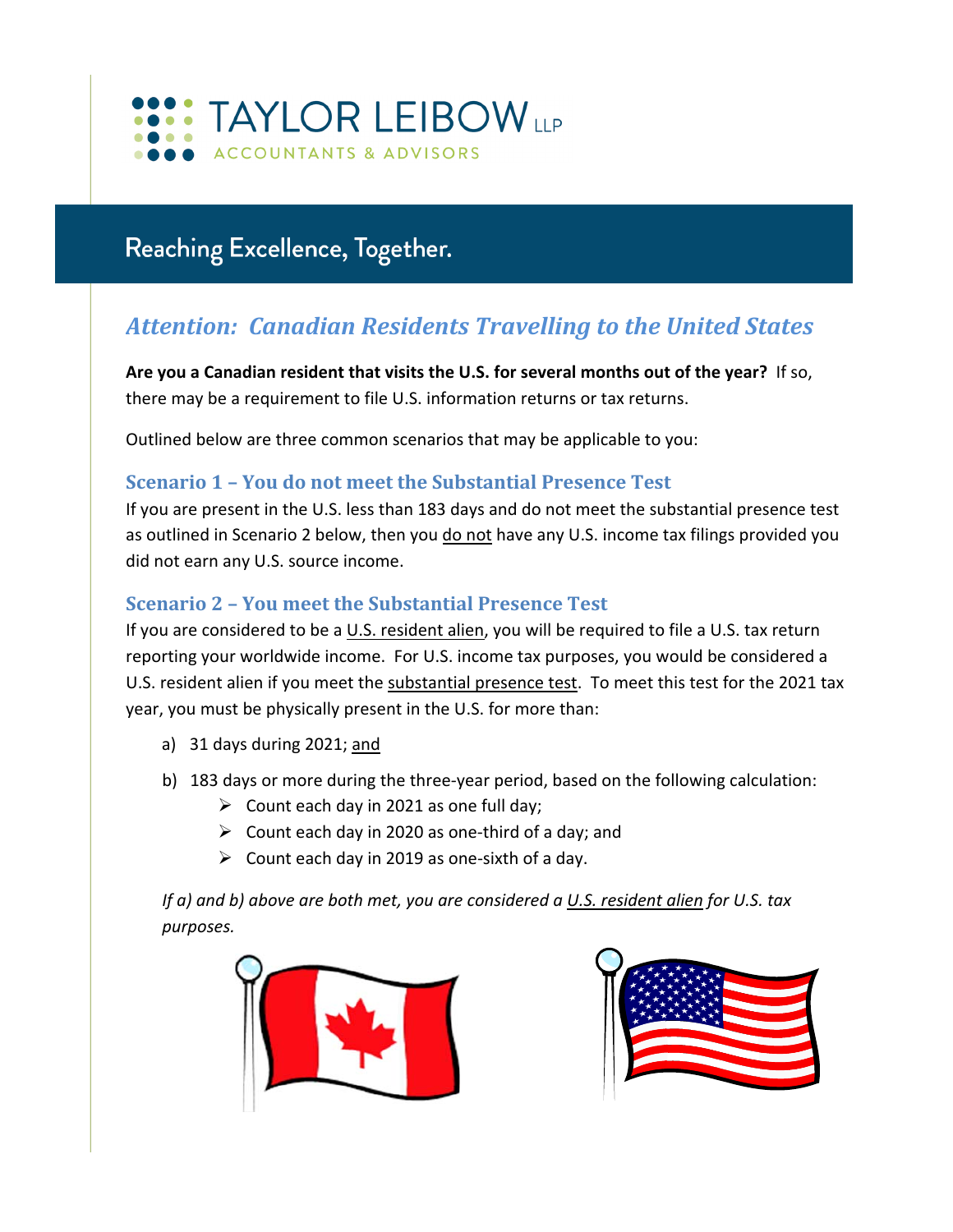However, even if you are deemed to be a U.S. resident alien because you meet the substantial presence test, you may still be treated as a non-resident alien for U.S. tax purposes if:

- a) You were present in the U.S. for less than 183 days in 2021;
- b) Your tax home is in Canada;
- c) You had a closer connection to Canada than to the U.S. during 2021; and
- d) You filed or will file, Internal Revenue Service Form 8840 "*Closer Connection Exception Statement for Aliens*" by June 15, 2022.

If you meet the substantial presence test, but do not file Form 8840 by June 15, 2022, you will not be eligible to claim the closer connection to Canada for 2021. You will, therefore, be treated as a resident alien for U.S. tax purposes and taxed in the U.S. on your worldwide income.

# **Scenario 3 – You are present in the United States 183 days or more**

If you were present in the U.S. for **183** days or more in 2021, you must file a U.S. income tax return. However, if you continue to have a permanent home in Canada, you may still be able to be treated as a non-resident alien for U.S. income tax purposes due to the Income Tax Treaty between Canada and the U.S. To claim the treaty benefit, you must file a U.S. income tax return and attach Form 8833 "*Treaty‐Based Return Position Disclosure Under Section 6614 or 7701(b)*".

If you fall into Scenario 2 or 3 please contact us to discuss your U.S. filing obligations.

We have attached a simplified decision tree that can be used to determine your residency status and US filing obligations.

*Changes to tax law occur frequently and, at times, retroactively. Any advice herein is based on tax law as it currently stands including administrative and judicial interpretation. If the law or its interpretation changes, our advice may not be appropriate. We are not responsible for updating the advice herein for subsequent changes in tax law or the interpretation thereof.* 

#### **www.***taylorleibow.com*

#### **January 2022**



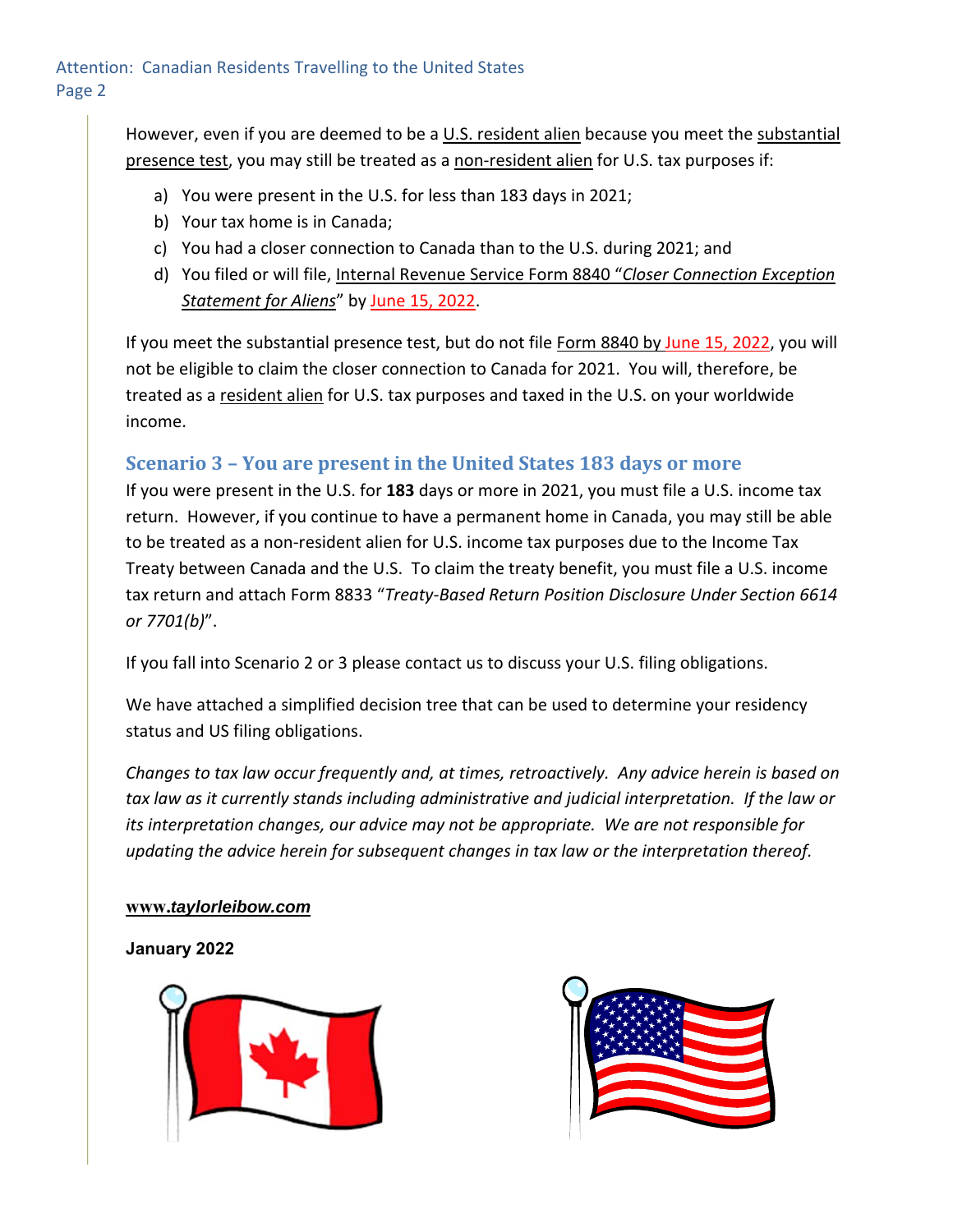## **Determining Residency Status – Decision Tree**